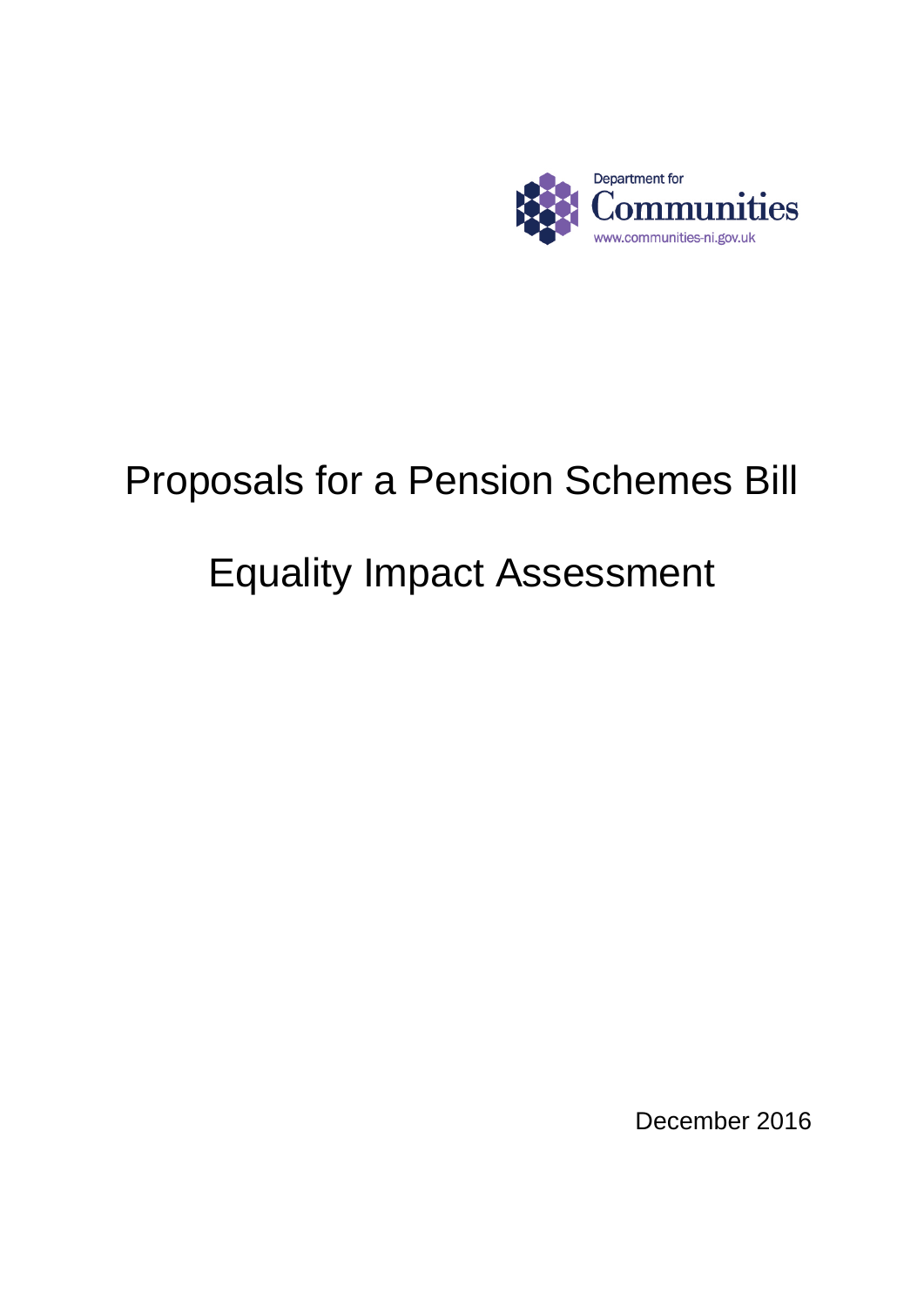# **CONTENTS**

|                                          | Page No. |  |
|------------------------------------------|----------|--|
| <b>Executive Summary</b>                 | 1        |  |
| <b>Section 1 - Introduction</b>          | 3        |  |
| Background                               | 5        |  |
| <b>Summary of Proposals</b>              | 7        |  |
| Consultation                             | 7        |  |
| Consideration of Impacts                 | 8        |  |
| Confidentiality of Information           | 8        |  |
| <b>Section 2 - Assessment of Impacts</b> | 10       |  |
| <b>Data Sources</b>                      | 18       |  |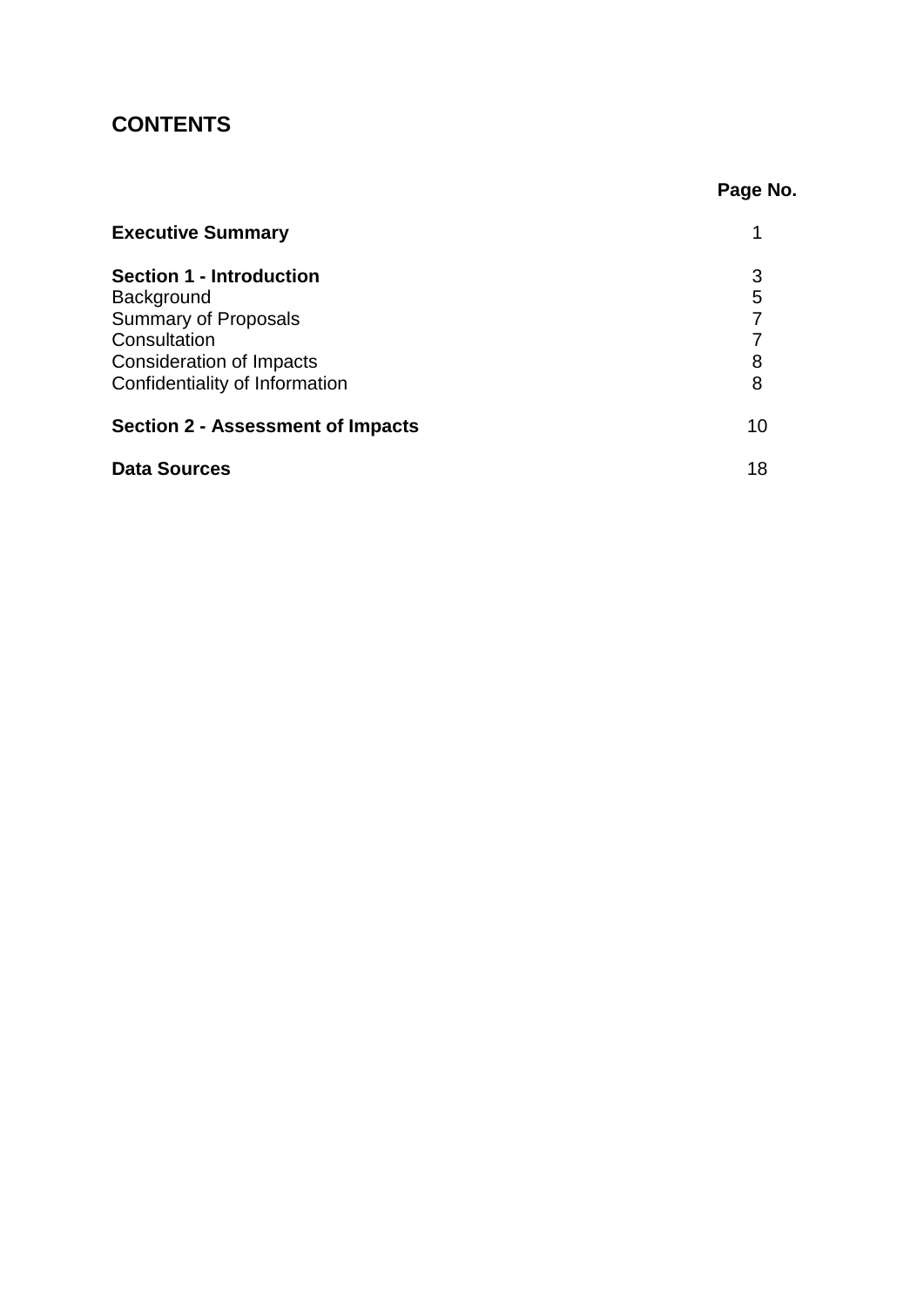## **EXECUTIVE SUMMARY**

- 1. The pensions landscape has changed significantly over recent years and as a result the way in which people can save and access their pension savings has been transformed. In addition, the on-going roll out of automatic enrolment has resulted in a significant increase in the number of people being enrolled into a workplace pension.
- 2. Since the introduction of automatic enrolment master trusts have become a popular vehicle for employers, particularly small and micro-employers, seeking to enrol employees into an occupational pension scheme. A master trust is a form of multi-employer occupational pension scheme for unconnected employers where instead of the employer setting up their own pension scheme, the scheme will be provided by an external organisation which runs a pension scheme for numerous employers.
- 3. Although these schemes can offer good value for members and employers, the current legislative framework is not considered appropriate. Master trusts are currently regulated by the Pensions Regulator (TPR) and occupational pensions legislation. However, that legislation was developed mainly with single-employer pension schemes in mind. As master trusts have different structures and dynamics a stronger regulatory framework is required.
- 4. The Government introduced the Pension Schemes Bill to Parliament on 19 October 2016. The Bill seeks to protect savers and to maintain confidence in pension savings by increasing the regulation of master trusts.
- 5. Many private pension schemes operating in Northern Ireland are UK-wide schemes. Additionally, TPR, the Pensions Ombudsman and the Pension Protection Fund operate on a UK-wide basis. Therefore it is highly desirable that the same regulatory framework is in place in Northern Ireland to facilitate compliance and enforcement.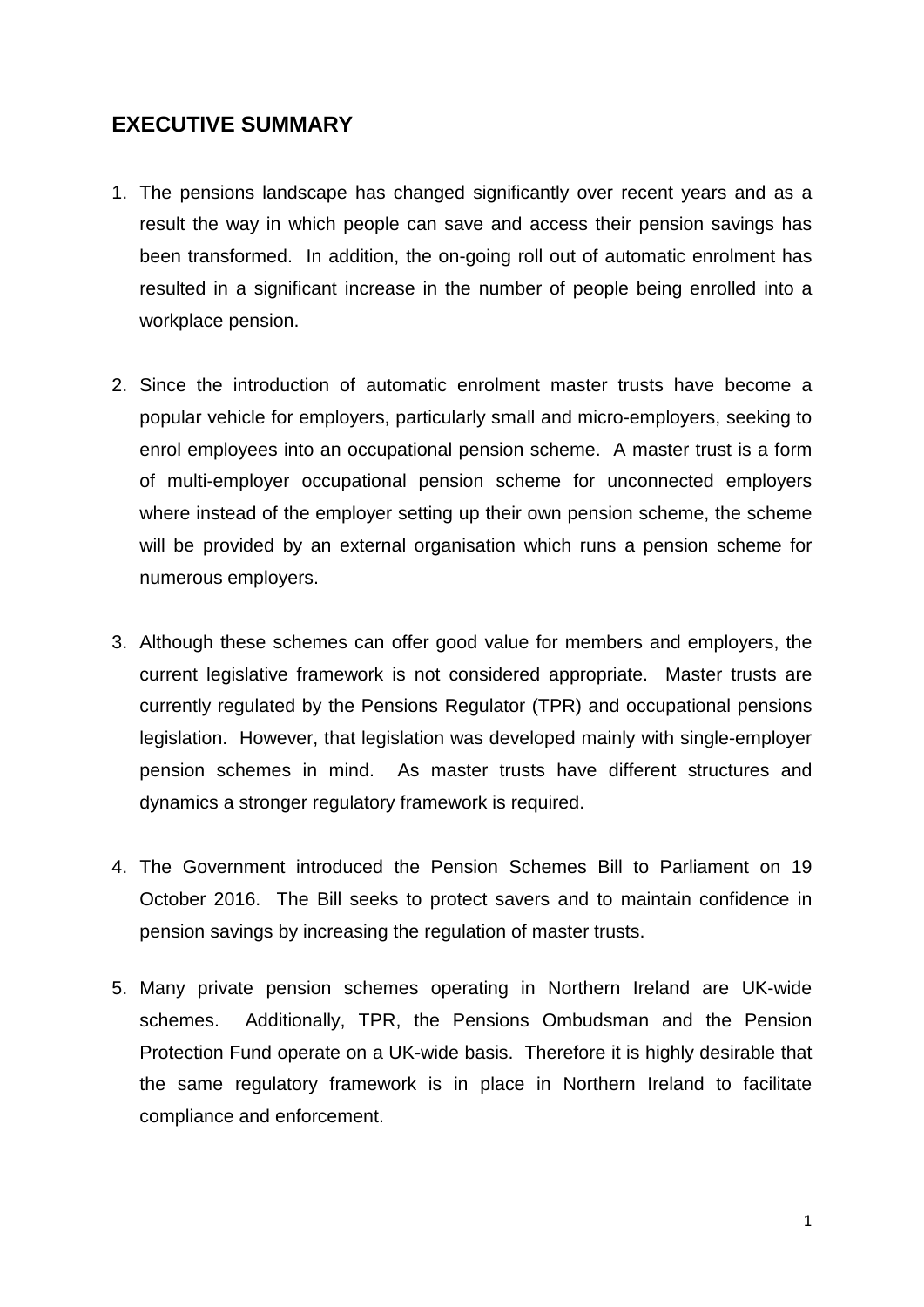- 6. It is anticipated that, subject to Ministerial and Executive agreement, a corresponding Northern Ireland Bill will be introduced in the Assembly in 2017. This EQIA focuses on the key proposals which it is anticipated will be contained in any Assembly Bill.
- 7. The majority of the Bill will focus on master trusts and seek to address gaps and weaknesses in the current regulatory environment which could otherwise result in members having a lower level of protection compared to other types of pension scheme arrangement. It is essential to protect members benefits (savings) not only to ensure confidence in pension saving is maintained but also to achieve the aim of automatic enrolment which is to increase security in later life through getting millions more individuals saving for retirement.
- 8. The Bill will also amend existing legislation in relation to charges in order to cap early exit charges and ban member-borne commission charges.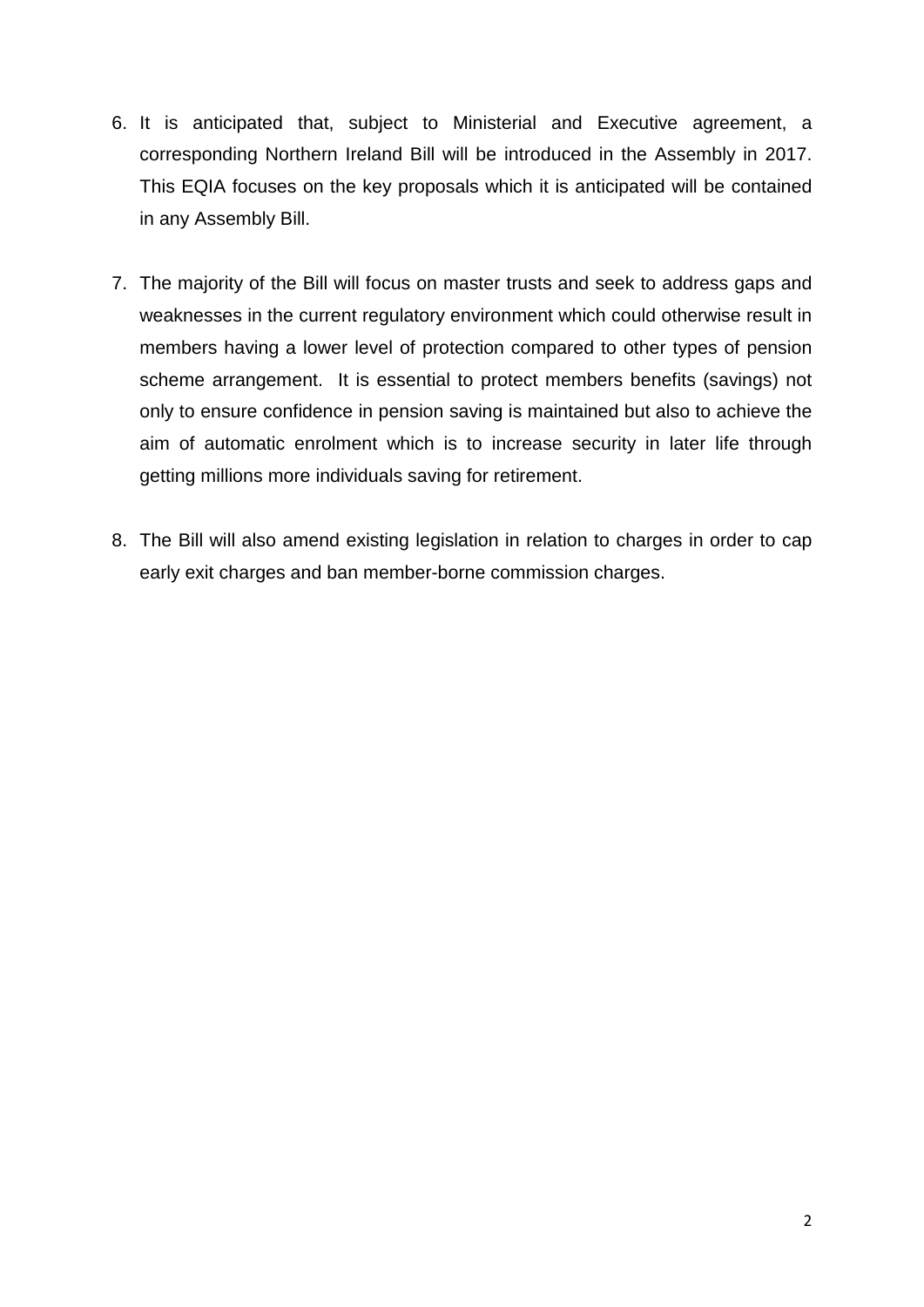# **SECTION 1 - INTRODUCTION**

#### **Background**

#### Master trust authorisation

- 1. The introduction of automatic enrolment into workplace pension schemes, under the provisions of the Pensions (No. 2) Act (Northern Ireland) 2008, made it compulsory for employers to automatically enrol eligible workers into a qualifying workplace scheme. The reforms are being phased-in between October 2012 and February 2018. By the end of September 2016, across the UK, over 250,000 employers had automatically enrolled more than 6.7 million eligible workers<sup>[1](#page-4-0)</sup>. The Government estimates that by 2018, approximately nine million workers will be newly saving or saving more into a workplace pension scheme as a result of automatic enrolment<sup>[2](#page-4-1)</sup>.
- 2. The pensions market has responded to the introduction of automatic enrolment and as a result the master trust market has developed. The Westminster Government has reported that as at January 2016, master trusts account for over four million members and £8.5 billion assets in 84 schemes. In May 2014, TPR published a master trust assurance (MTA) framework. Accreditation enables schemes to demonstrate that adequate standards of governance and administration have been met and, in turn, TPR signposts employers to such schemes. Such accreditation schemes are voluntary and TPR has no power to compel trusts to meet MTA standards. Consequently, a large number of master trusts (74 out of 84) are not currently accredited or seeking accreditation.
- 3. In May 2016, the House of Commons Work and Pensions Committee published a report examining the introduction of auto-enrolment. It found that the master trust model was a "good fit" with auto-enrolment because such trusts could provide the

<span id="page-4-0"></span>[http://www.thepensionsregulator.gov.uk/docs/automatic-enrolment-declaration-of-compliance-monthly](http://www.thepensionsregulator.gov.uk/docs/automatic-enrolment-declaration-of-compliance-monthly-report.pdf)[report.pdf](http://www.thepensionsregulator.gov.uk/docs/automatic-enrolment-declaration-of-compliance-monthly-report.pdf)

<span id="page-4-1"></span><sup>2</sup> National Audit Office, *Automatic Enrolment to Workplace Pensions: Summary*, November 2015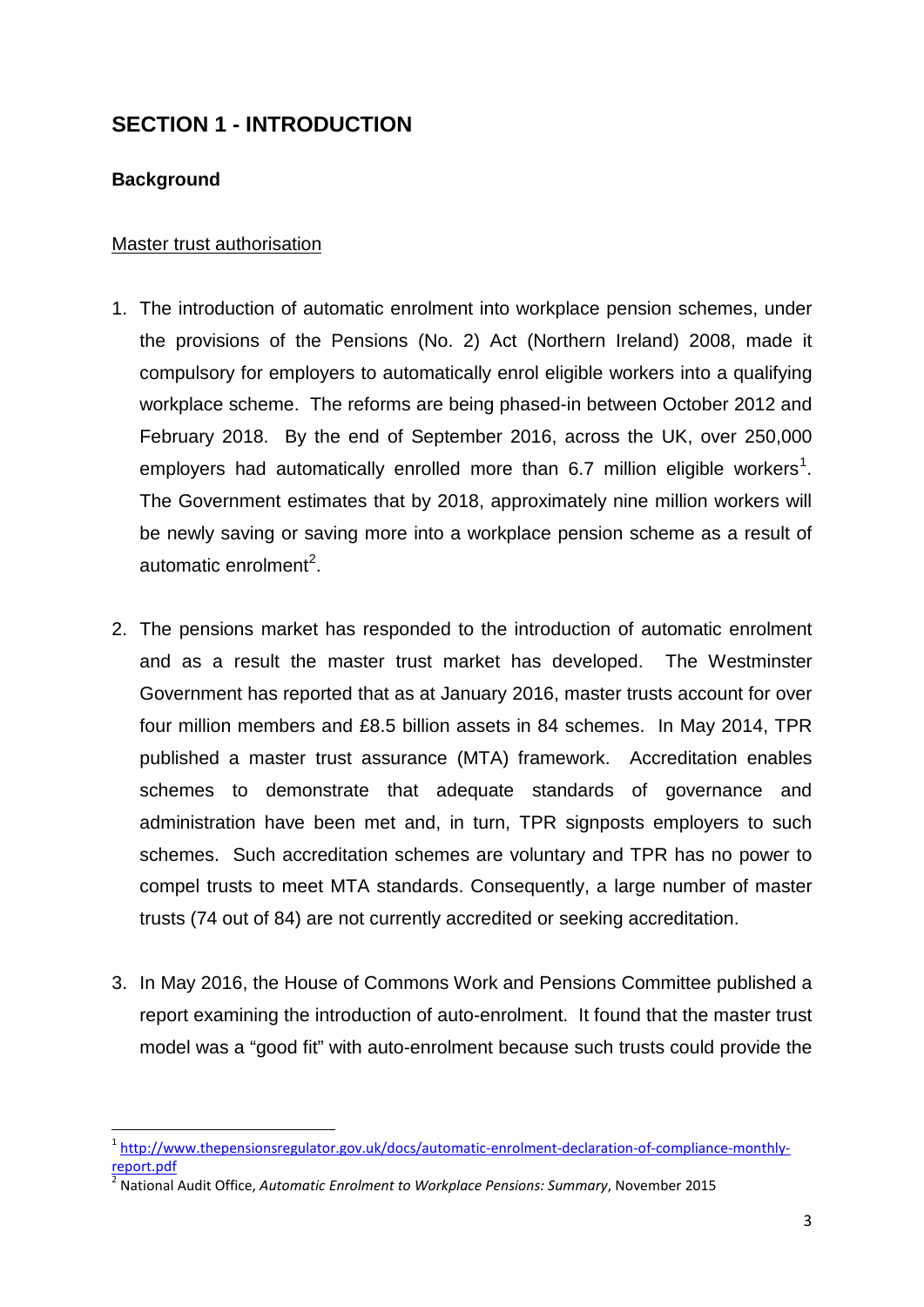"ongoing oversight of investments provided by a trustee board at lower operating costs than single employer schemes"<sup>[3](#page-5-0)</sup>.

4. However, the Committee noted the concerns expressed by a number of bodies that the level of regulatory scrutiny was not sufficient. TPR stated that it was "not able to exercise stronger regulation". It highlighted that the Financial Conduct Authority (FCA) had the authority to enforce rigorous standards and "act as barriers to entry" for contract-based pensions, as well as powers to "issue legally binding rules to support its regulatory functions". However, the TPR, it stated, "just learn about a master trust being set up through the Revenue" and relies on "non-binding guidance". The Committee recommended that legislation should be introduced to provide the TPR with stronger regulatory powers over the establishment and supervision of master trusts.

#### Member-borne commission charges

- 5. In March 2014, the then Westminster Government announced a range of control measures to protect savers automatically enrolled into a workplace pension scheme, including a ban on member-borne commission. Member-borne commissions are arrangements agreed between a service provider and an adviser, or an employer and an adviser, where the charge is passed onto members who are required to pay for advice and services they may not use or may not benefit from.
- 6. Subsequently, the Department introduced the Occupational Pension Schemes (Charges and Governance) (Amendment) Regulations (Northern Ireland) 2016, which from April 2016 banned member-borne commissions in relevant occupational pension schemes that were under the new arrangements (i.e. those agreed on or after 6 April 2016).

<span id="page-5-0"></span> <sup>3</sup> House of Commons Work and Pensions Committee, *Automatic Enrolment*, 15 May 2016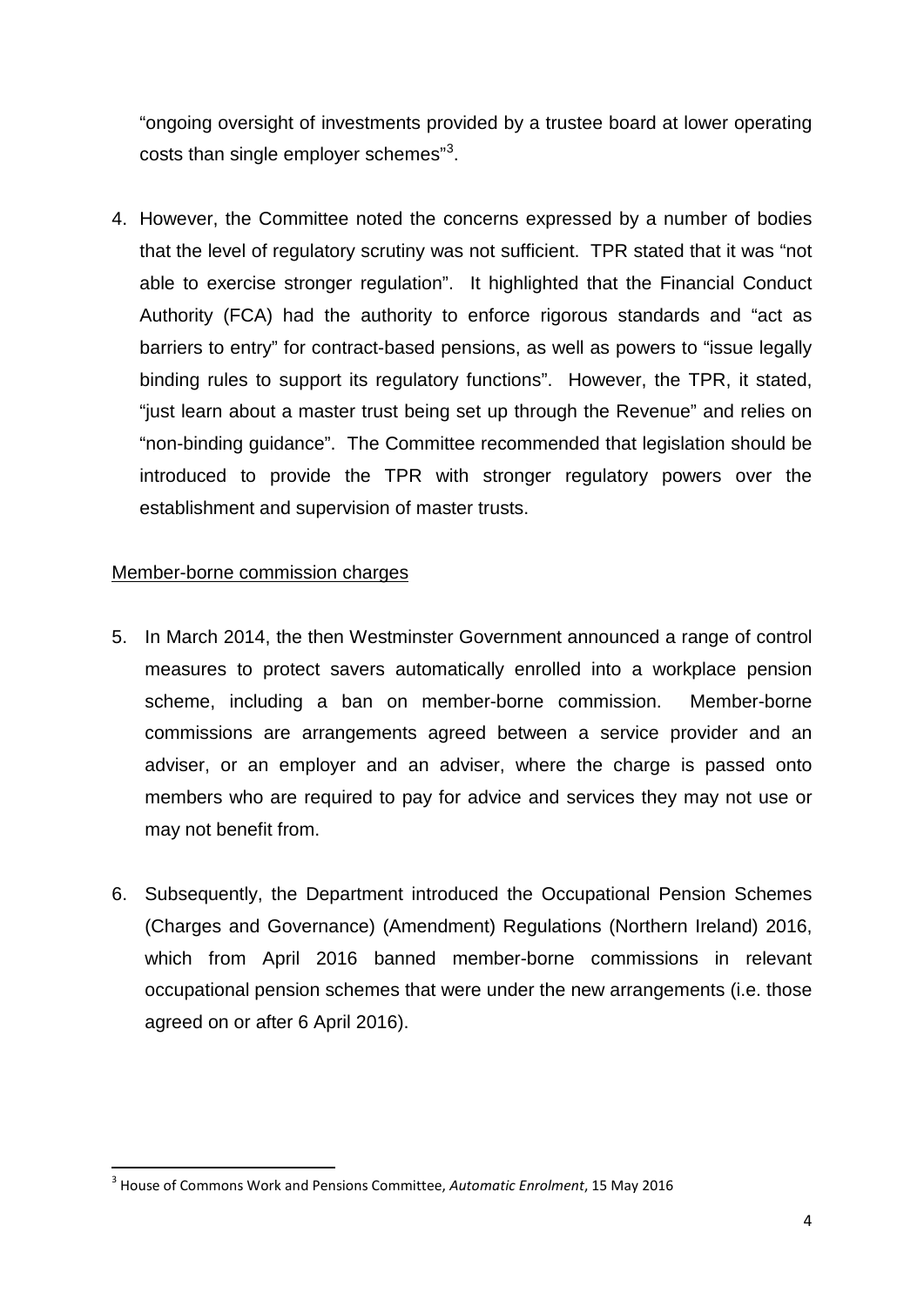#### Capping Early Exit Charges in Occupational Schemes

- 7. In the 2014 Budget, the then Westminster Government announced that it would change the rules to enable individuals with defined contribution (DC) pension savings to withdraw them "at a time of their choosing". The necessary changes to pension tax legislation were introduced by the Taxation of Pensions Act 2014. From 6 April 2015, people aged 55 and over would be able to access their DC pension "how they wanted, subject to their marginal rate of income tax", either via their current scheme or by transferring their savings to a scheme that offered flexible access options.
- 8. However, concerns were raised that individuals were finding it difficult to access the new pension flexibilities easily and at a reasonable cost. On 17 June 2015, the then Chancellor of the Exchequer, George Osborne, announced an investigation into how to remove the barriers to people accessing their money and a possible cap on charges. In response to the consultation, the Government concluded that early exit charges were presenting "significant barriers" to those who incurred them, "potentially prohibiting individuals from accessing their pension benefits flexibly". As a result, under the provisions of the Bank of England and Financial Services Act 2016, a duty was placed on the FCA to impose a cap on early exit charges in relation to contract-based schemes. However, this left a gap in relation to the level of protection for members of non contract-based schemes.

#### **Summary of proposals**

- 9. The Bill provides that:
	- an authorisation and supervision regime for master trusts will be introduced, so that master trusts would have to demonstrate to TPR that they meet certain key criteria on establishment, and then continue to do so;
	- existing master trusts will be brought into the regime and required to meet the new criteria.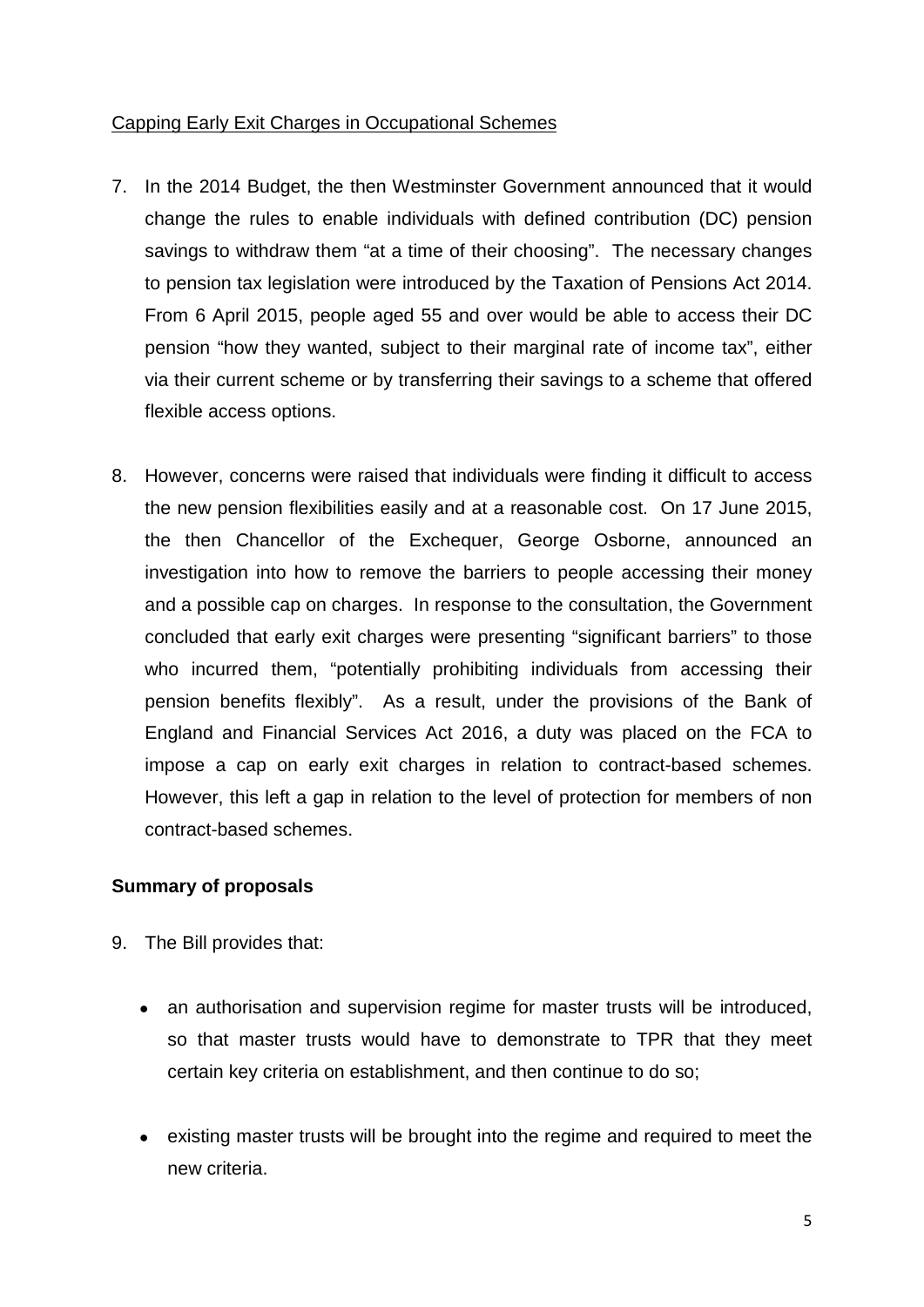- requirements will be placed on trustees to act in certain ways in the event of wind up or closure of a master trust to protect members in those circumstances; and
- TPR is provided with greater powers to take action where the key criteria are not met.
- 10. The authorisation regime and criteria aim to target specific areas of risk that arise from the structures and dynamics in master trusts compared to other occupational pension schemes, for example:
	- including employer engagement with the scheme;
	- the profit motive for most master trusts;
	- the volume of savers involved in these schemes; and
	- the potential impact on confidence in pension savings should a scheme fail or otherwise leave the market and the exit is not properly managed.
- 11. The provisions in the Bill focus on the authorisation regime process and TPR's powers to operate it, the authorisation criteria, and the introduction of measures intended to ensure an orderly exit where a scheme fails or otherwise chooses to leave the market. The focus on an orderly exit is aimed at providing continuity of member saving and support to employers in continuing to fulfil their automatic enrolment duties where applicable.
- 12. The Bill will also amend existing legislation to allow regulations to be made which override terms of certain contracts which conflict with the regulations. This seeks to support the policy intention of introducing a cap on early exit charges in certain occupational pension schemes.
- 13.This change will also support the policy intention to ban member-borne commission charges arising under existing arrangements in certain occupational pension schemes. Member-borne commission charges under new arrangements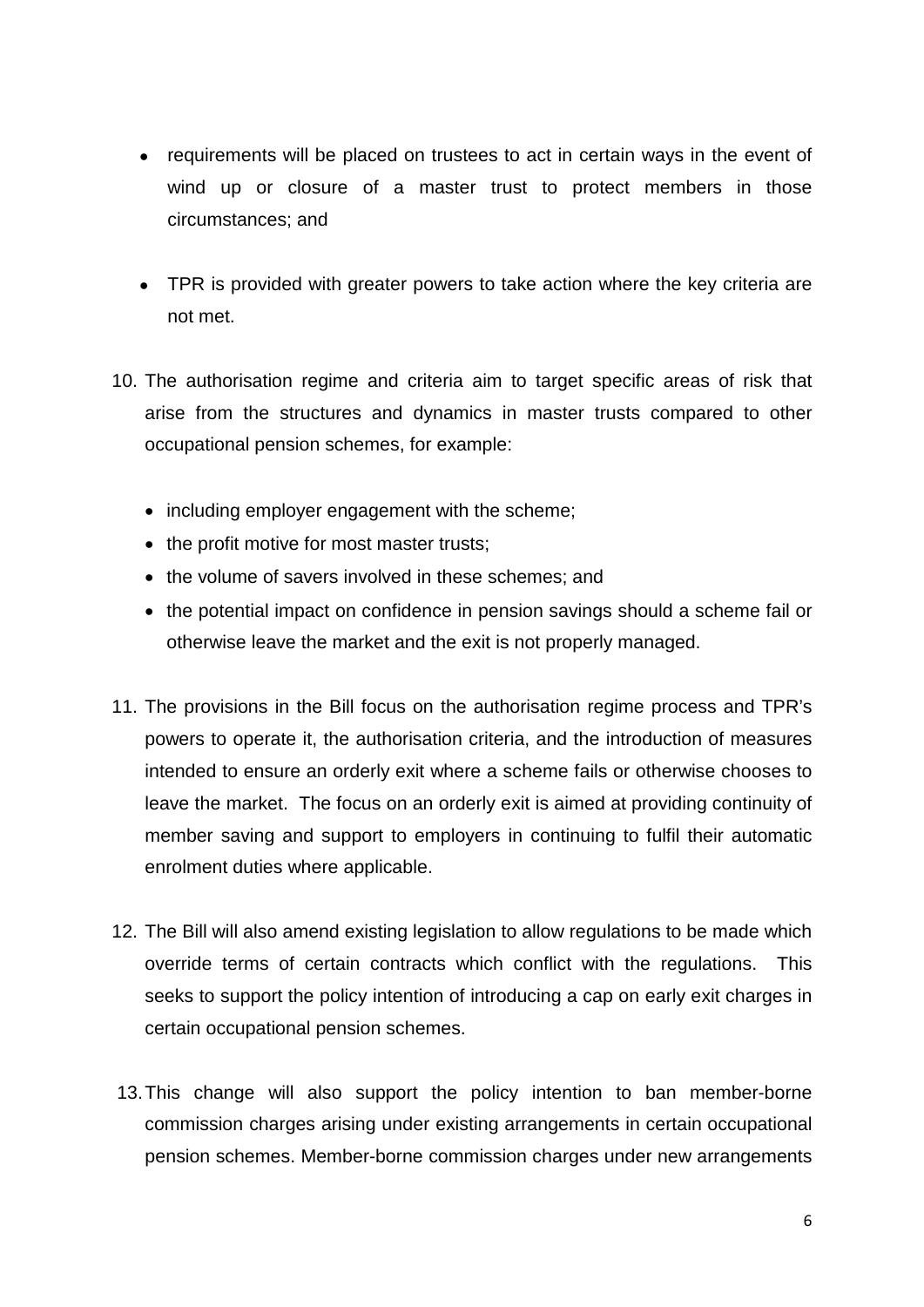were banned from April 2016.

### **Consultation**

- 14. The measures outlined in this document were initially consulted on in Northern Ireland as part of the Westminster consultation process and the details are outlined below.
- 15. The Government issued a consultation paper, "*Pension transfers and early exit charges*", in July 2015 to gather stakeholders' and consumers' views on whether early exit charges applied by schemes were preventing consumers from accessing their pension savings. To support the consultation, the FCA and TPR conducted an evidence gathering exercise on the prevalence of exit fees and charges and the transfer process in occupational defined contribution pension  $s$ cheme $s^4$  $s^4$ .
- 16. The response document "*Pension transfers and early exit charges: response to the consultation*" published in February 2016, set out proposals for going forward.

[https://www.gov.uk/government/consultations/pension-transfers-and-early-exit](https://www.gov.uk/government/consultations/pension-transfers-and-early-exit-charges-consultation)[charges-consultation](https://www.gov.uk/government/consultations/pension-transfers-and-early-exit-charges-consultation)

17. A separate consultation on "*Capping Early Exit Charges for Members of Occupational Pension Schemes"* was held between May and August 2016. It set out the approach the FCA had adopted to determine the level of the cap in relation to personal pensions. It considered the definition of early exit charges that should be applied in occupational pension schemes, statutory exclusions from that definition and how the cap should be implemented in occupational pension schemes. The responses to the consultation are currently being reviewed.

<span id="page-8-0"></span> <sup>4</sup> <https://www.fca.org.uk/news/statements/new-pension-flexibilities-%E2%80%93-update-fca>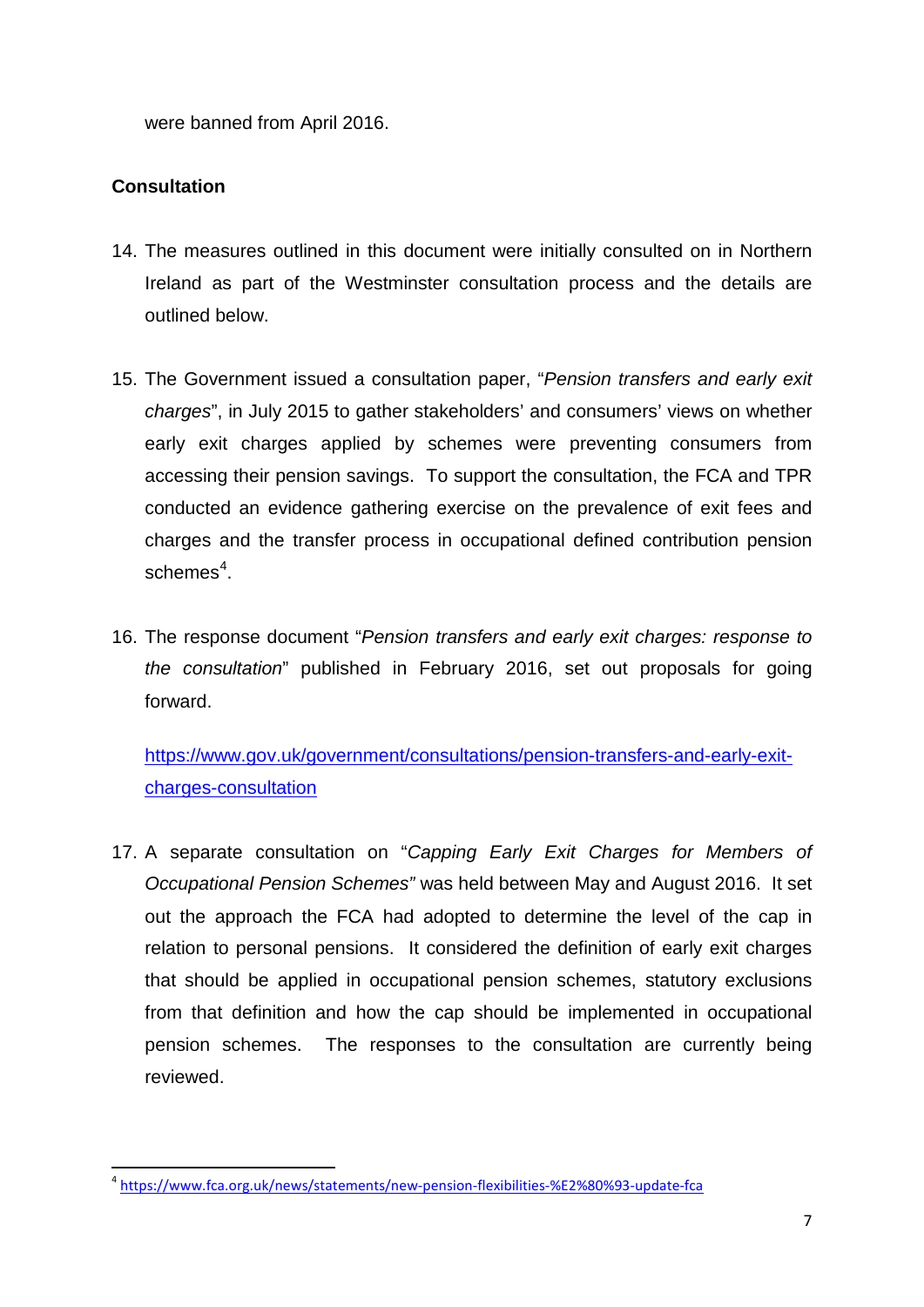[https://www.gov.uk/government/consultations/capping-early-exit-charges-for](https://www.gov.uk/government/consultations/capping-early-exit-charges-for-members-of-occupational-pension-schemes)[members-of-occupational-pension-schemes](https://www.gov.uk/government/consultations/capping-early-exit-charges-for-members-of-occupational-pension-schemes)

18. The consultation period runs from 16 December 2016 to 09 February 2017. Responses should be sent to:

Helen Wilson Department for Communities Social Security Policy and Legislation Division Level 8, Causeway Exchange 1 – 7 Bedford Street Belfast BT2 7EG

Telephone: 028 9082 3234 Email: [helen.wilson@communities-ni.gov.uk](mailto:helen.wilson@communities-ni.gov.uk)

If the information is not in a format that meets your needs please contact [foi@communities-ni.gov.uk.](mailto:foi@communities-ni.gov.uk?subject=Internet%20enquiry)

#### **Consideration of Impacts**

- 19. Although pensions are a devolved matter, in general, Northern Ireland's pensions policy and legislation operate in line with corresponding pension provision in Great Britain in line with section 87 of the Northern Ireland Act 1998. In effect there is a single pension system and regulatory regime across the United Kingdom.
- 20. The proposals have been considered in the context of their impact on the groups set out in section 75 of the Northern Ireland Act 1998. Those impacts have been considered in light of available data and the policy intention to determine whether their effect is adverse. If a potentially adverse impact is identified, the Department is committed to giving consideration to mitigating measures.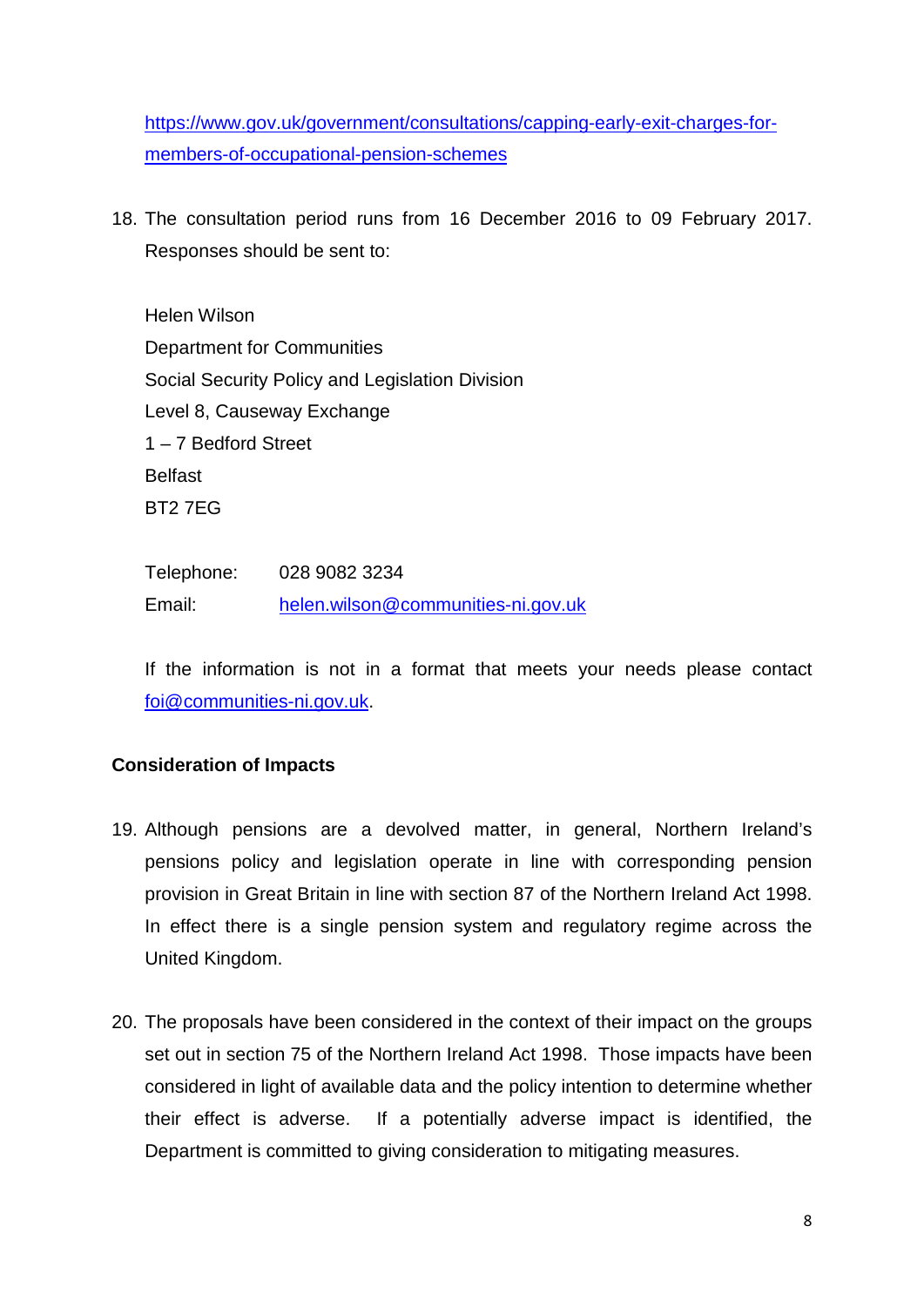21. In considering mitigating measures or changes to policy, the Department has to be cognisant of section 87 of the Northern Ireland Act and the implications for the many schemes and regulatory bodies which operate on a UK-wide basis.

#### **Confidentiality of Information**

- 22. All information contained in responses, including personal information, may be subject to disclosure under the Freedom of Information Act 2000 (FOIA).
- 23. The Department for Communities processes personal data in accordance with the Data Protection Act and in most circumstances this means that personal data will not be disclosed to third parties.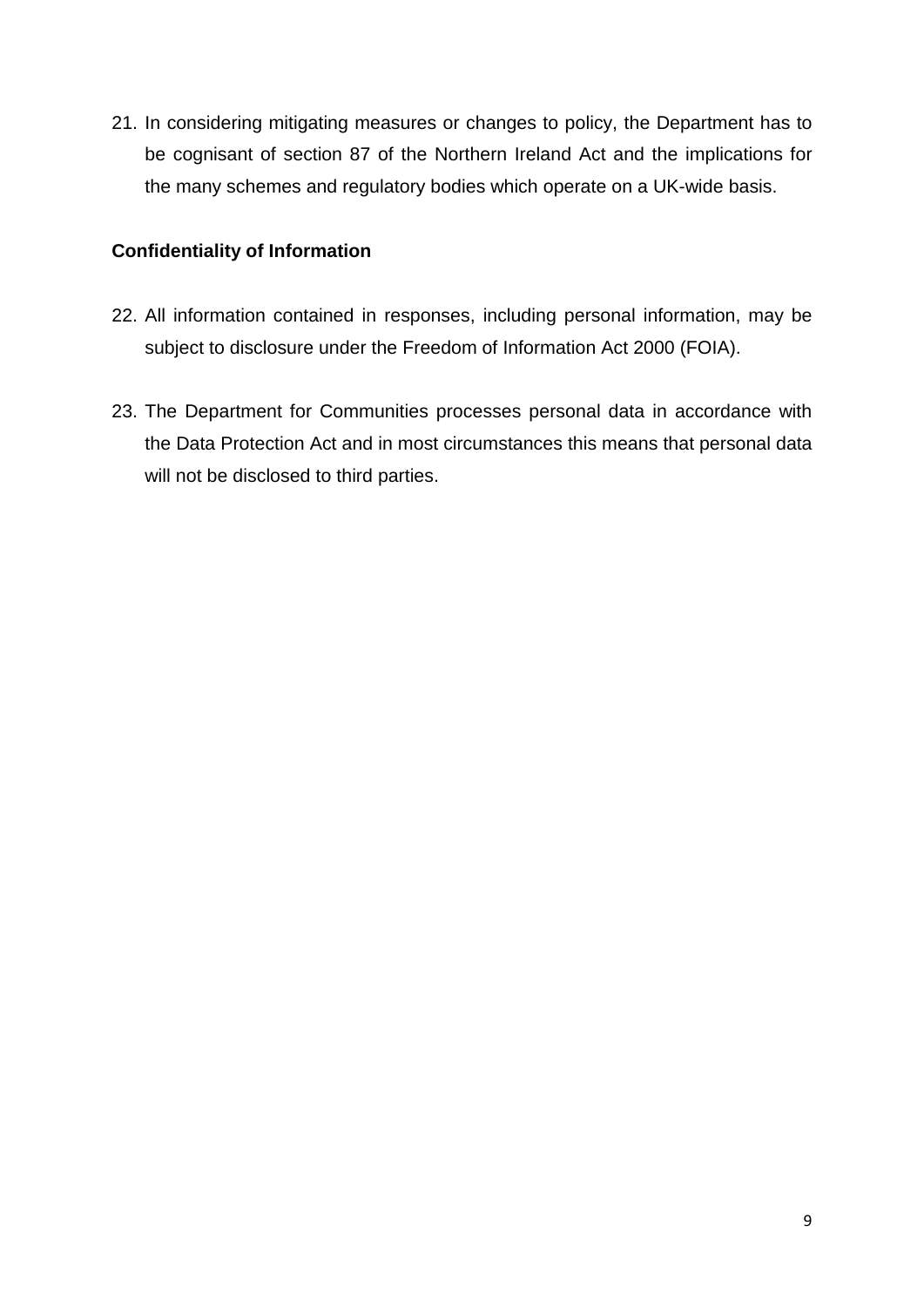# **SECTION 2 – ASSESSMENT OF IMPACTS**

#### **Master Trusts**

- 1. The proportion of employees in Northern Ireland who belonged to an occupational pension scheme was in steady decline between 2004 and 2012. Since then, the proportion of employees who belonged to an occupational pension scheme has increased significantly. The introduction of automatic enrolment in 2012 is likely to have been a key factor in this increase. Sixty percent of all employees were members of some form of workplace based pension scheme in 201[5](#page-11-0), up from  $44\%$  in 2012<sup>5</sup>.
- 2. Chart 1 shows the breakdown of occupational pension scheme membership in 2015.



**Chart 1: Pension scheme membership (%) by scheme type**

Source: Table P1.1 Pension Type by Age Northern Ireland ASHE 2015<sup>[6](#page-11-1)</sup>

Note: Figures do not round to 100 as the figure for Group Self Invested Personal Pensions was too small to be considered reliable

<span id="page-11-0"></span><sup>&</sup>lt;sup>5</sup> Northern Ireland Annual Survey of Hours and Earnings 2015: Pension Results 6 <https://www.economy-ni.gov.uk/publications/ni-ashe-2015-pension-results>

<span id="page-11-1"></span>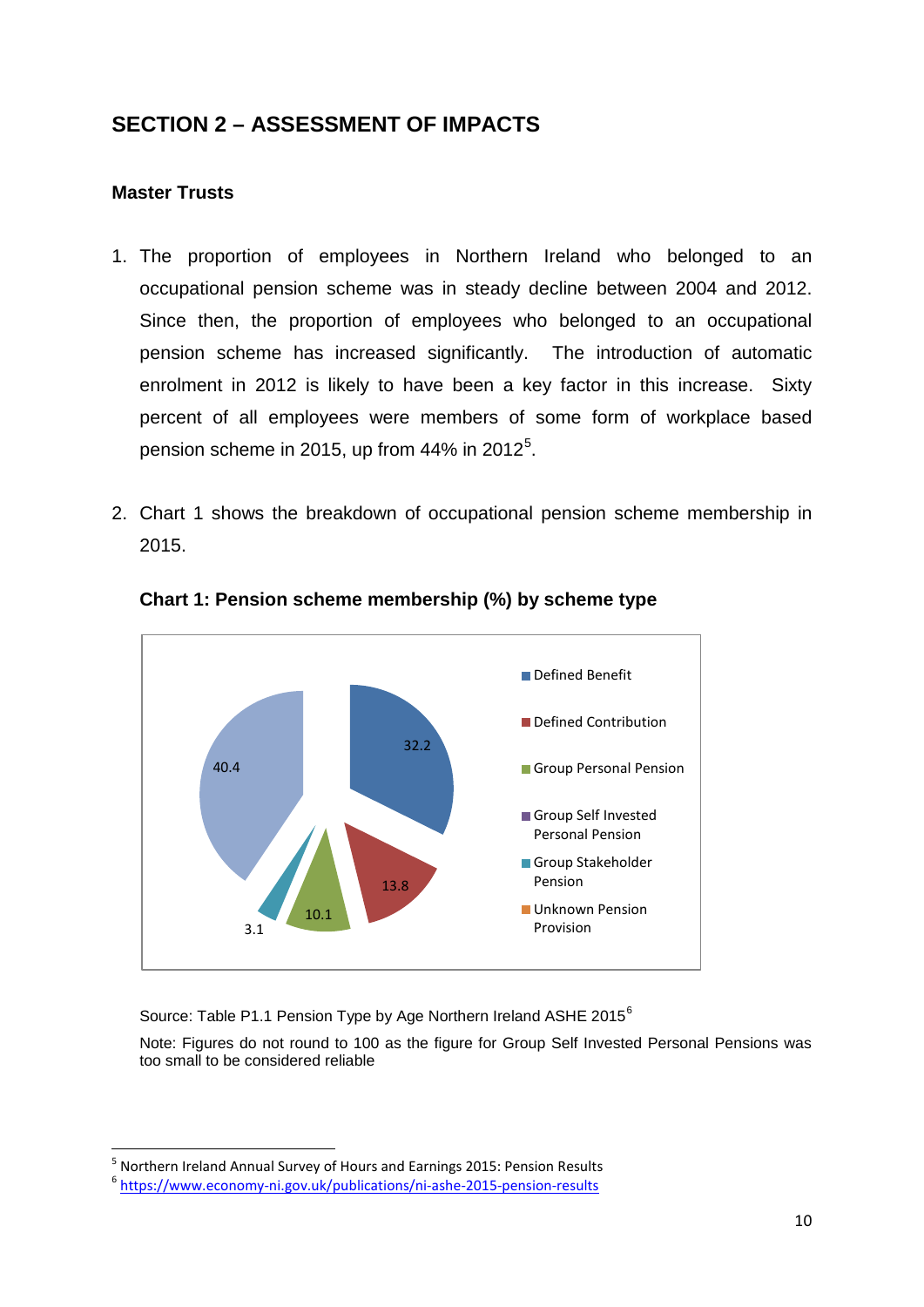3. The Northern Ireland Annual Survey of Hours and Earnings (ASHE) 2015 found that age is a key factor in determining whether or not an individual is a member of an occupational pension scheme. Chart 2 shows the percentage of Northern Ireland employees who were members of an occupational pension scheme in 2015. It shows that private pension scheme membership increased steadily with age up to  $60+$  years with those aged  $50 - 59$  having the largest proportion of occupational pension scheme membership. Although only 13% of employees aged 18 – 21 were members of an occupational pension scheme this was a significant increase from 2014 when only 3% of that age group were members of an occupational pension scheme.



**Chart 2: Proportion of employees with workplace pensions by age, 2015**

Source: Northern Ireland ASHE 2015: Pension Results

4. We would not expect the creation of a new legislative framework for master trusts or amendments to allow for the capping of charges to have any adverse differential impact on the grounds of age.

#### **Age**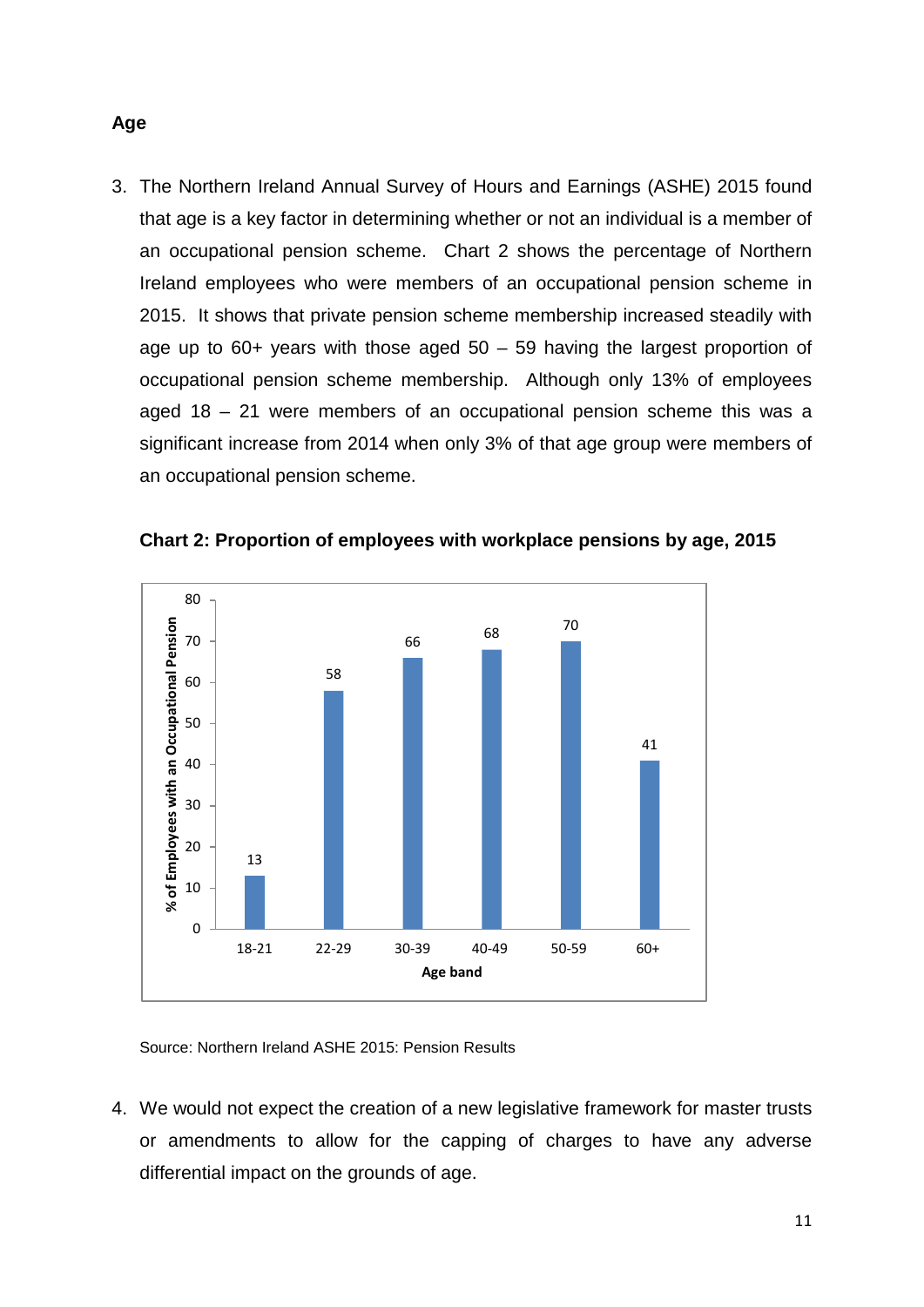#### **Gender**

- 5. Overall pension scheme participation rates were very similar for men and women in 2014/15. Forty three per cent of all working age men were contributing to a pension compared to 41% of working age women.
- 6. Sixty per cent of employed men and 59% of employed women participated in pension schemes. Seventeen per cent of self-employed men contributed to a pension compared to 12% of self-employed women.
- 7. Participation rates in employer-sponsored schemes were also very similar for men (37%) and women (38%).
- 8. Participation in individual pension schemes (personal, including stakeholder pensions) was lower for women (4%) compared to men (7%). Differences in participation rates in personal pensions between males and females may be affected by differences in economic status (self employment is more prevalent for males and inactivity is more prevalent for females).



#### **Chart 3: Pension scheme participation of working age adults by gender and economic status, 2014/15, United Kingdom**

Source: Family Resources Survey 2014/15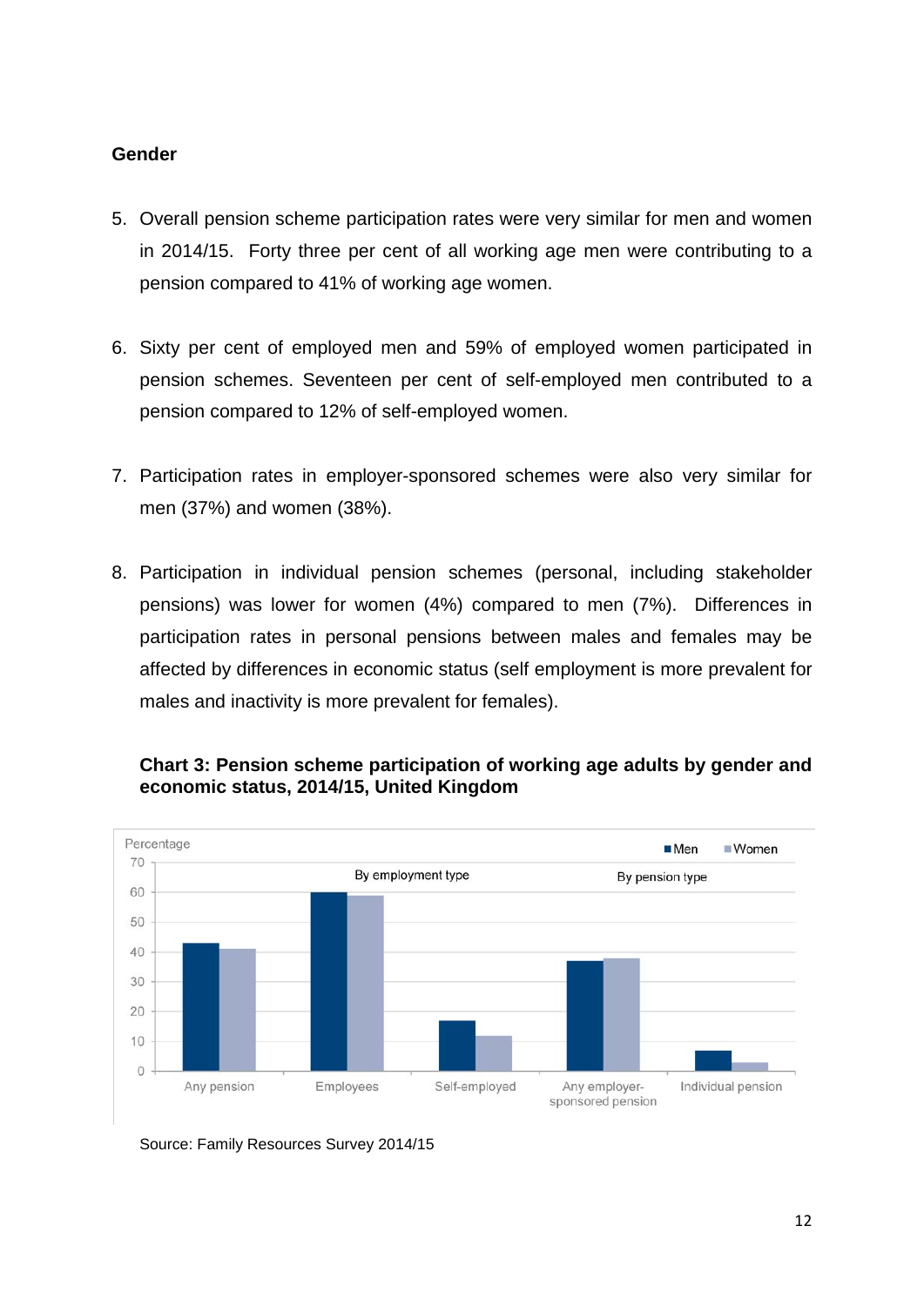9. We would not expect the creation of a new legislative framework for master trusts or amendments to allow for the capping of charges etc to have any adverse differential impact on the grounds of gender.

#### **Marital Status**

10.Information is not readily available in relation to the marital status of members of occupational pension schemes. However, the creation of a legislative framework for master trusts or amendments to allow for the capping of charges etc will have little direct impact on the basis of marital status. We do not expect there to be any adverse differential impacts on these grounds.

#### **Religious Belief / Political Opinion**

- 11.The religious belief or political opinion of members of occupational pension schemes is not recorded; therefore, assumptions have had to be made based on available data.
- 12.ASHE data shows that 85% of all public sector employees and 35% of all private sector employees were members of a workplace pension scheme in 2014. Data contained in the annual fair employment monitoring report would suggest that this equates to approximately 254,884 individuals.
- 13.If the membership of occupational pension schemes were to reflect the religious breakdown of the workforce outlined in the Equality Commission's data this would suggest that approximately 133,599 Protestants (52%) and 121,285 Catholics (48%) were members of a workforce pension scheme in 2014.
- 14.The proposals do not make any direct provision in relation to religious belief or political opinion. We would not expect the creation of a legislative framework for master trusts or amendments to allow for the capping of charges etc to result in any adverse differential impacts on the grounds of religious or political belief.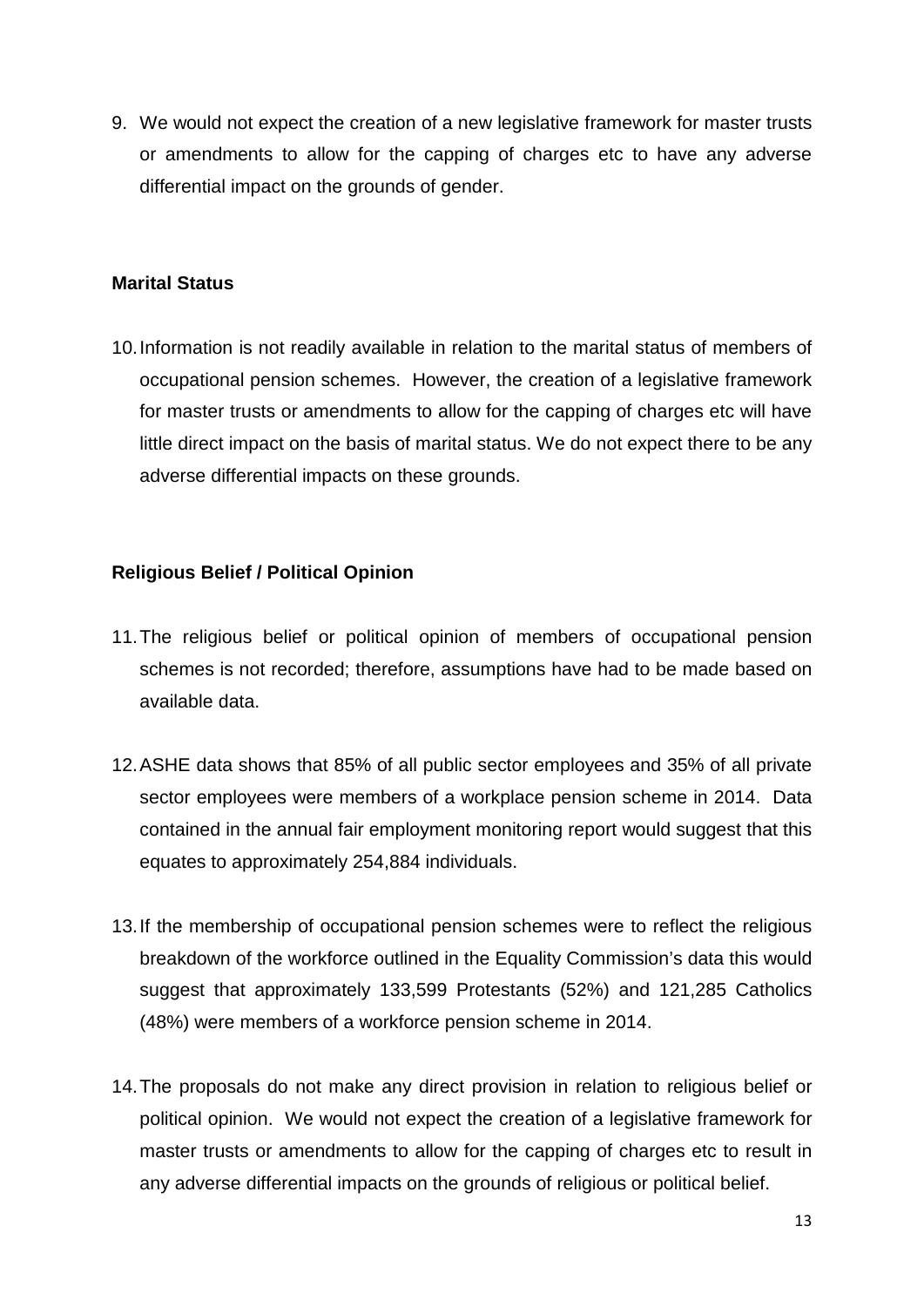### **Racial Group**

15.Data in relation to the ethnicity of members of occupational pension schemes is limited. However, we are aware that people from ethnic minority groups are more likely to have lower pension incomes overall. Chart 4 outlines the components of pensioner income by ethnic group.

#### **Chart 4: The components of mean gross income of pensioner units, and the percentage in receipt by ethnic group, 2012/13 - 2014/15**

|                                            |           |           | Asian<br>I                                     | <b>Black</b><br><b>African</b>                          |        |
|--------------------------------------------|-----------|-----------|------------------------------------------------|---------------------------------------------------------|--------|
|                                            | All       | White     | Asian<br><b>British</b><br>1<br><b>Chinese</b> | <b>Caribbean</b><br>1<br><b>Black</b><br><b>British</b> | Other  |
| <b>Gross income</b>                        | 500       | 503       | 419                                            | 368                                                     | 561    |
| Benefit income                             | 213       | 214       | 193                                            | 206                                                     | 210    |
| of which                                   |           |           |                                                |                                                         |        |
| <b>State Pension</b>                       | 167       | 169       | 123                                            | 125                                                     | 135    |
| Income related benefits                    | 23        | 22        | 44                                             | 58                                                      | 49     |
| Disability benefits                        | 17        | 17        | 17                                             | 17                                                      | 14     |
| Occupational pension                       | 140       | 142       | 86                                             | 74                                                      | 139    |
| Personal pension income                    | 20        | 21        | $\overline{4}$                                 | 6                                                       | 35     |
| Investment income                          | 38        | 39        | 30                                             | 5                                                       | 47     |
| Earnings                                   | 85        | 84        | 104                                            | 75                                                      | 125    |
| Other income                               | 3         | 3         | 3                                              | $\overline{2}$                                          | 5      |
| Proportion of pensioners in<br>receipt of: |           |           |                                                |                                                         |        |
| Benefit income                             | 100%      | 100%      | 100%                                           | 100%                                                    | 100%   |
| of which                                   |           |           |                                                |                                                         |        |
| <b>State Pension</b>                       | 97%       | 98%       | 86%                                            | 86%                                                     | 89%    |
| Income related benefits                    | 27%       | 26%       | 38%                                            | 48%                                                     | 39%    |
| Disability benefits                        | 21%       | 21%       | 22%                                            | 22%                                                     | 15%    |
| Occupational pension                       | 62%       | 63%       | 36%                                            | 46%                                                     | 45%    |
| Personal pension income                    | 18%       | 19%       | 7%                                             | 10%                                                     | 13%    |
| Investment income                          | 63%       | 65%       | 41%                                            | 29%                                                     | 52%    |
| Earnings                                   | 17%       | 17%       | 20%                                            | 17%                                                     | 22%    |
| <b>Total population figures</b>            | 8,720,000 | 8,340,000 | 200,000                                        | 120,000                                                 | 60,000 |
| (rounded to 10,000)                        |           |           |                                                |                                                         |        |
| Sample sizes                               | 21,120    | 20,391    | 380                                            | 223                                                     | 126    |

Incomes in £ per week, 2014/15 prices

Source: Pensioner Income Series 2014/15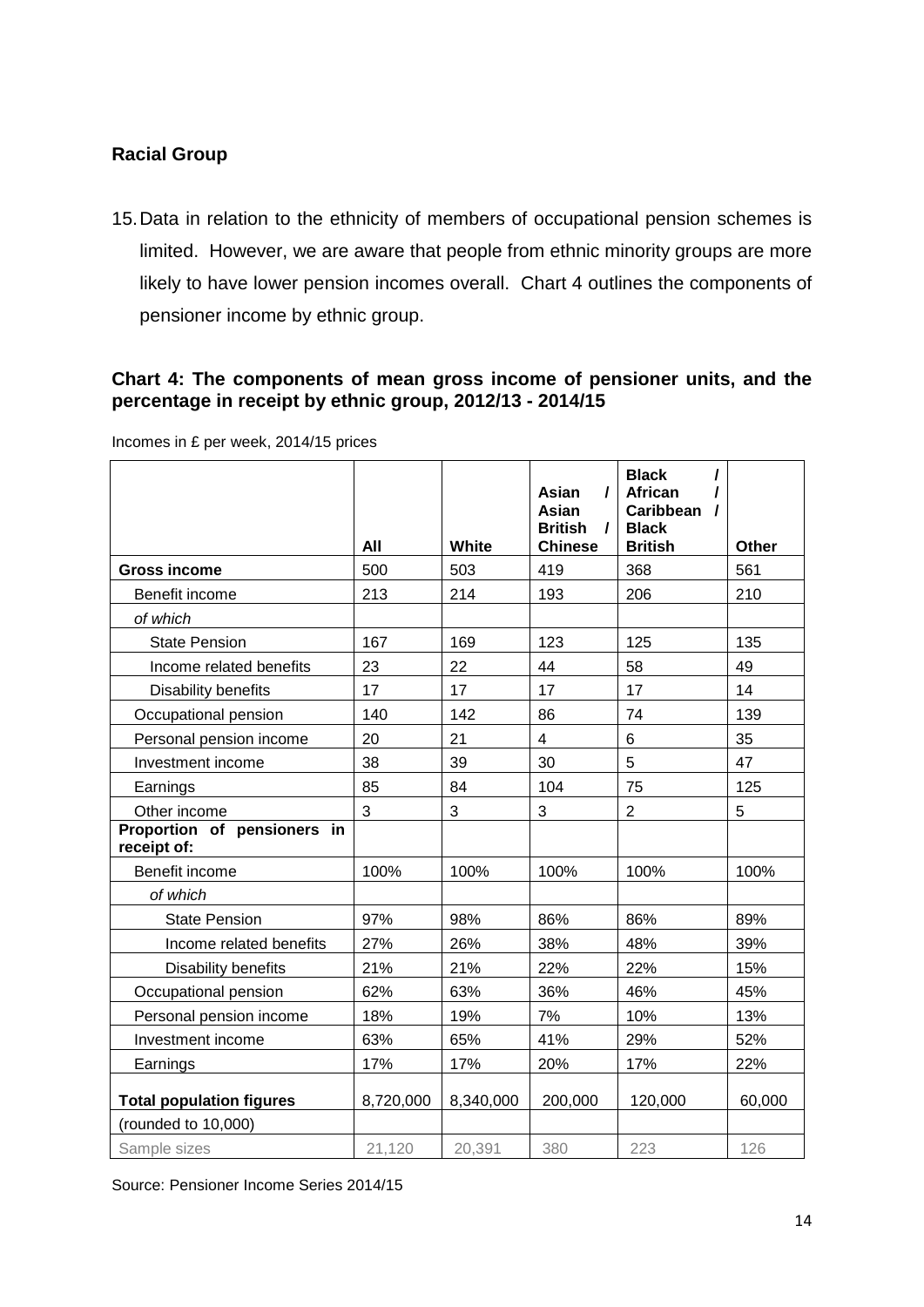- 1. Data based on the average of three years of Family Resources Survey Results from 2012/13, 2013/14 and 2014/15 and uprated to 2014/15 prices.
- 2. Other includes Mixed/ Multiple ethnic groups and Other ethnic groups
- 3. Ethnicity is recorded based on the ethnicity of the head of the pensioner unit. It may therefore be that other members of the pensioner unit are not the same ethnicity.
- 16.Chart 4 shows that Asian pensioners were the least likely to be in receipt of an occupational pension (36%) or have personal pension income (7%). White pensioners were the most likely to be in receipt of an occupational pension (63%) or personal pension income (19%). Furthermore, White pensioners receive significantly more from their occupational pension (£142) compared to other groups. This is almost double what Black pensioners receive from their occupational pension (£74).
- 17.Historically, people from ethnic minority groups have been more likely than those from white backgrounds to have characteristics associated with low pension incomes. These include lower rates of pension scheme membership, lower rates of employment and earnings and lower rates of employment at older ages.
- 18.As discussed in paragraph 17, factors other than the type of occupational pension scheme available have a greater impact on pensioner outcomes for ethnic minorities. Therefore, the introduction of measures to strengthen the regulatory framework for master trusts or amendments to allow for the capping of charges etc is not expected to have any adverse differential impact on these grounds.

#### Mitigation

19.The continued roll-out of automatic enrolment should improve pension outcomes for all eligible jobholders including those from ethnic minorities who traditionally have lower rates of pension scheme participation.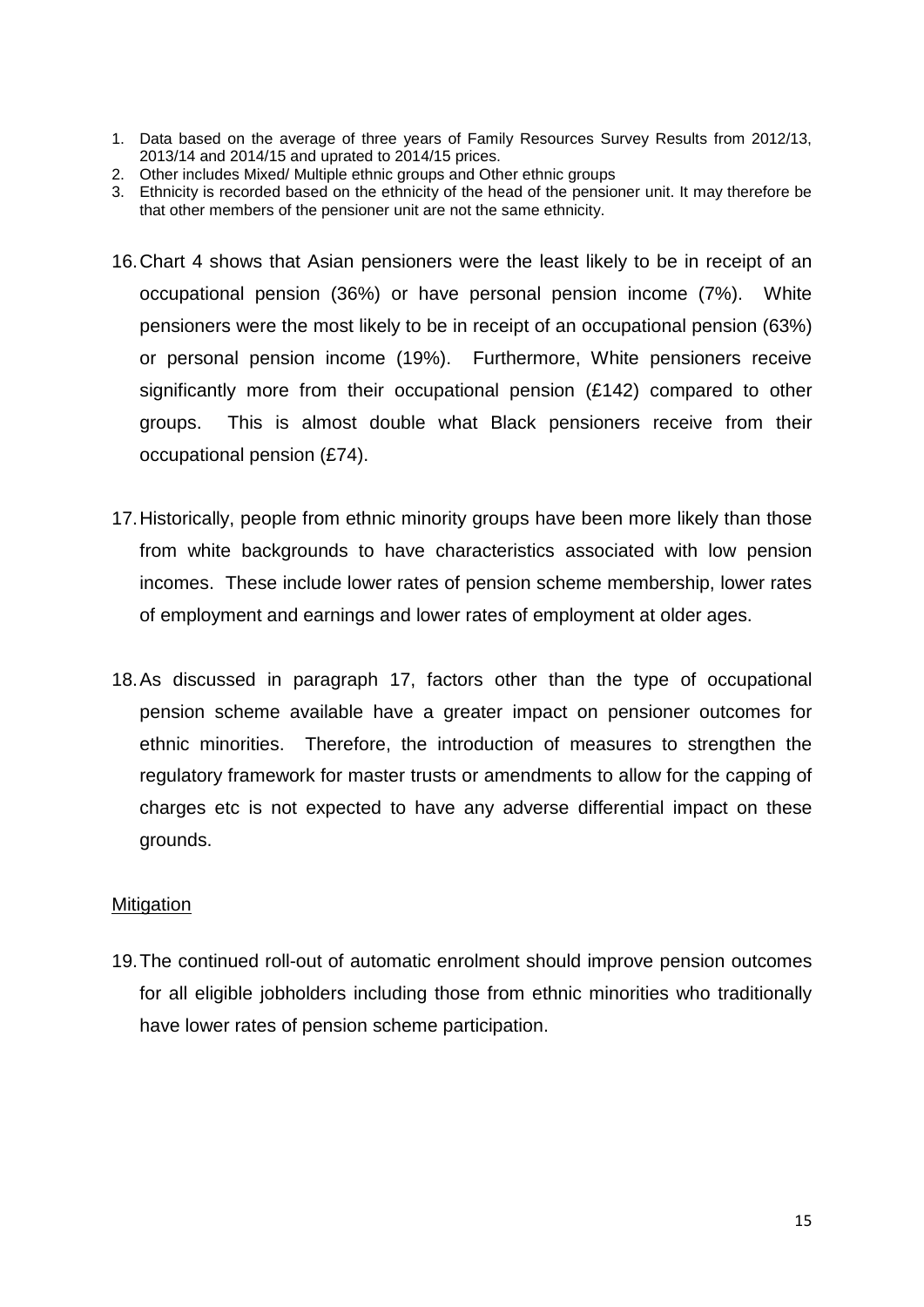#### **Sexual Orientation**

20.Data in relation to the sexual orientation of members of occupational pension schemes is limited and we would be happy to consider any additional data presented. However, the introduction of measures to strengthen the regulatory framework for master trusts or amendments to allow for the capping of charges etc is not expected to have any adverse differential impact on these grounds.

#### **Persons with a disability and persons without**

21.There is no data available in relation to whether or not members of occupational pension schemes have a disability. We would not, however, expect there to be any adverse differential impact on the grounds of disability as the proposed reforms simply introduce greater regulatory scrutiny of master trusts and allow for the capping of charges etc.

#### **Persons with dependants and persons without**

22.There is no data available in relation to whether or not members of occupational pension schemes have dependants. We would not, however, expect there to be any adverse differential impact on these grounds as the proposed reforms simply introduce greater regulatory scrutiny of master trusts and allow for the capping of charges etc.

#### **Conclusion**

23.The provisions of the Bill would seek to build on recent pension reforms such as automatic enrolment into an occupational pension scheme and ensure that those saving into a master trust are adequately protected.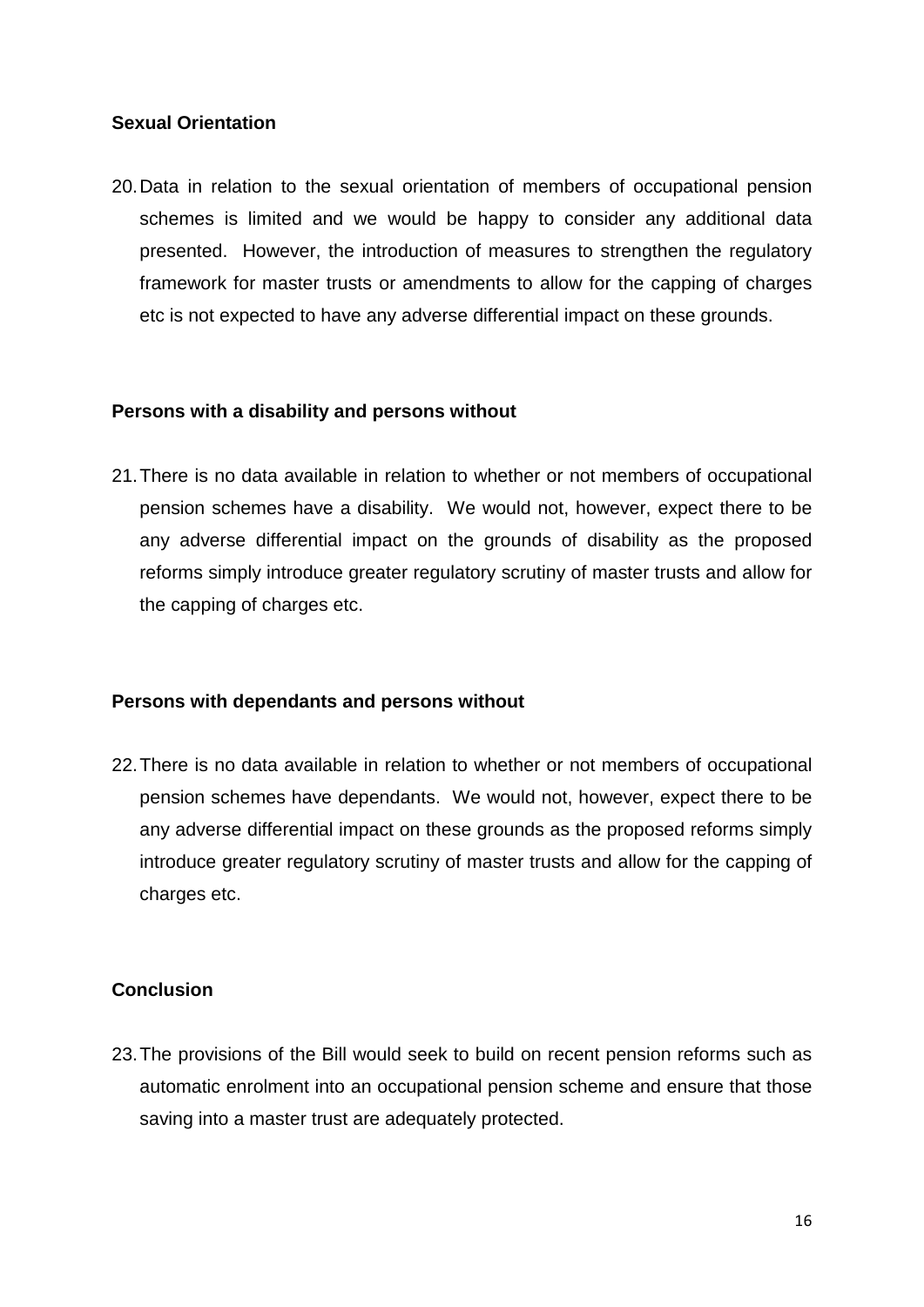- 24.None of the proposed measures are expected to have an adverse impact on any of the section 75 groups.
- 25.In line with the Department's commitment under the Equality Scheme, any adverse differential impacts on equality of opportunity or good relations identified will be shared with the Department for Work and Pensions and taken into account in its ongoing monitoring of the effects of the policy. Such findings will be used to inform further development of, or modification to, existing policies.